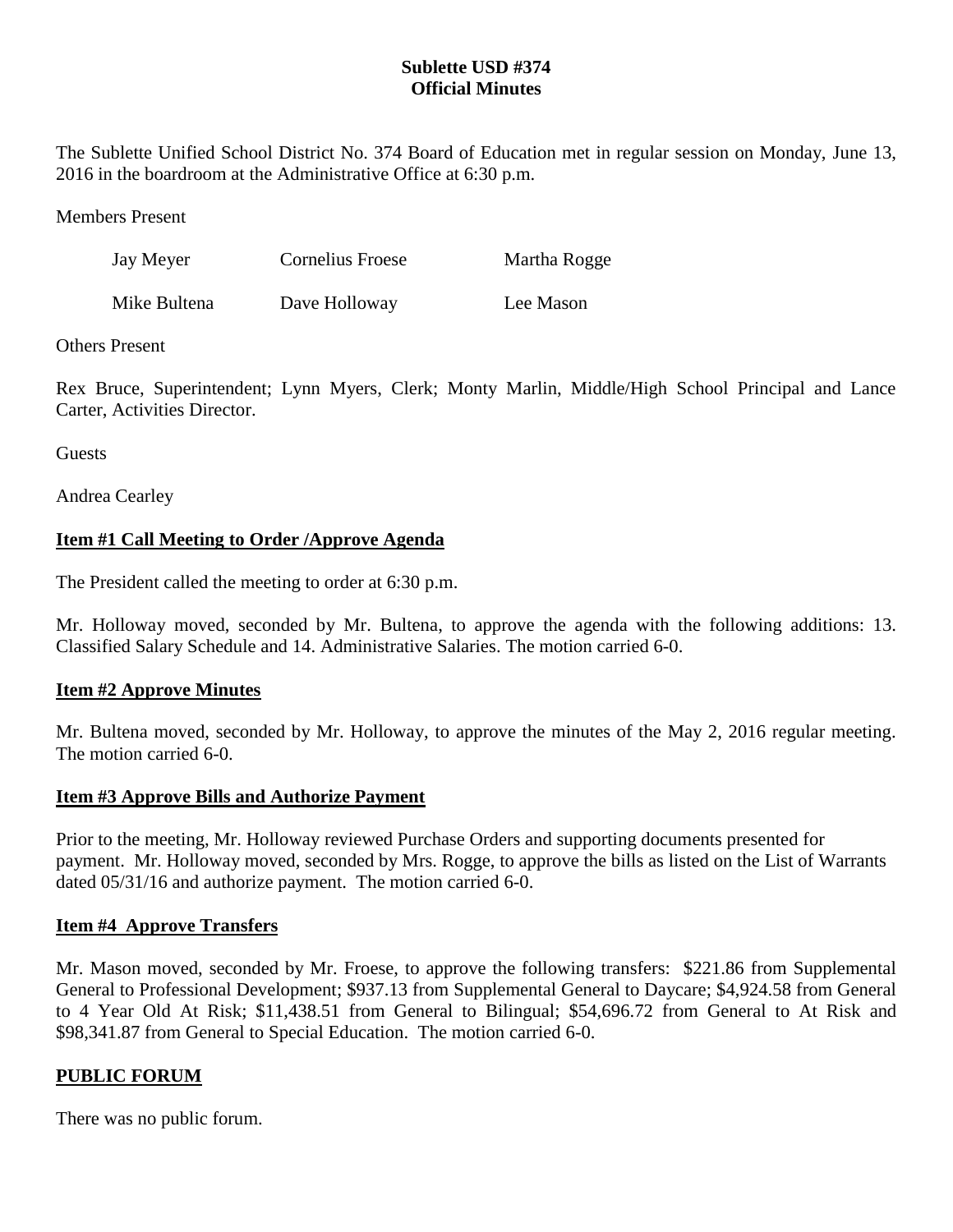Board Minutes Page 2 June 13, 2016

### **Reports**

Curriculum

No report.

Principals

Mr. Marlin discussed the attendance policy for students beginning with the new school year.

Activities Director

Mr. Carter discussed the summer weights program.

#### SWPRSC/HPEC

Mr. Meyer reported on the SWPRSC Board meeting. Mr. Bultena reported on the HPEC meeting.

#### Superintendent

Mr. Bruce informed the board that a PowerSchool trainer will be in the district for three days to train selected employees on the system. He also discussed school finance and water rates.

### **Item #6 Change/Set Look Back Period (9 mths. instead of 6 mths.)**

Mrs. Rogge moved, seconded by Mr. Holloway, to change the health insurance look back period to nine months October thru June. The motion carried 6-0.

### **Item #7 Consider Cooperative Agreement of Girls Softball with Satanta**

Mr. Mason moved, seconded Mr. Bultena, to approve the cooperative agreement with Satanta for girls' softball. The motion carried 6-0.

#### **Item #8 Negotiations Executive Session**

There was no need for this executive session.

### **Item #9 Executive Session – Non-Elected Personnel**

Mr. Mason moved, seconded by Mr. Bultena, to go into executive session to discuss non-elected personnel, in order to protect the privacy interest of an identifiable individual(s), to include Mr. Bruce in executive session, and to reconvene to open session in the boardroom at 7:25 p.m. The motion carried 6-0.

The Board reconvened to open session at 7:25 p.m.